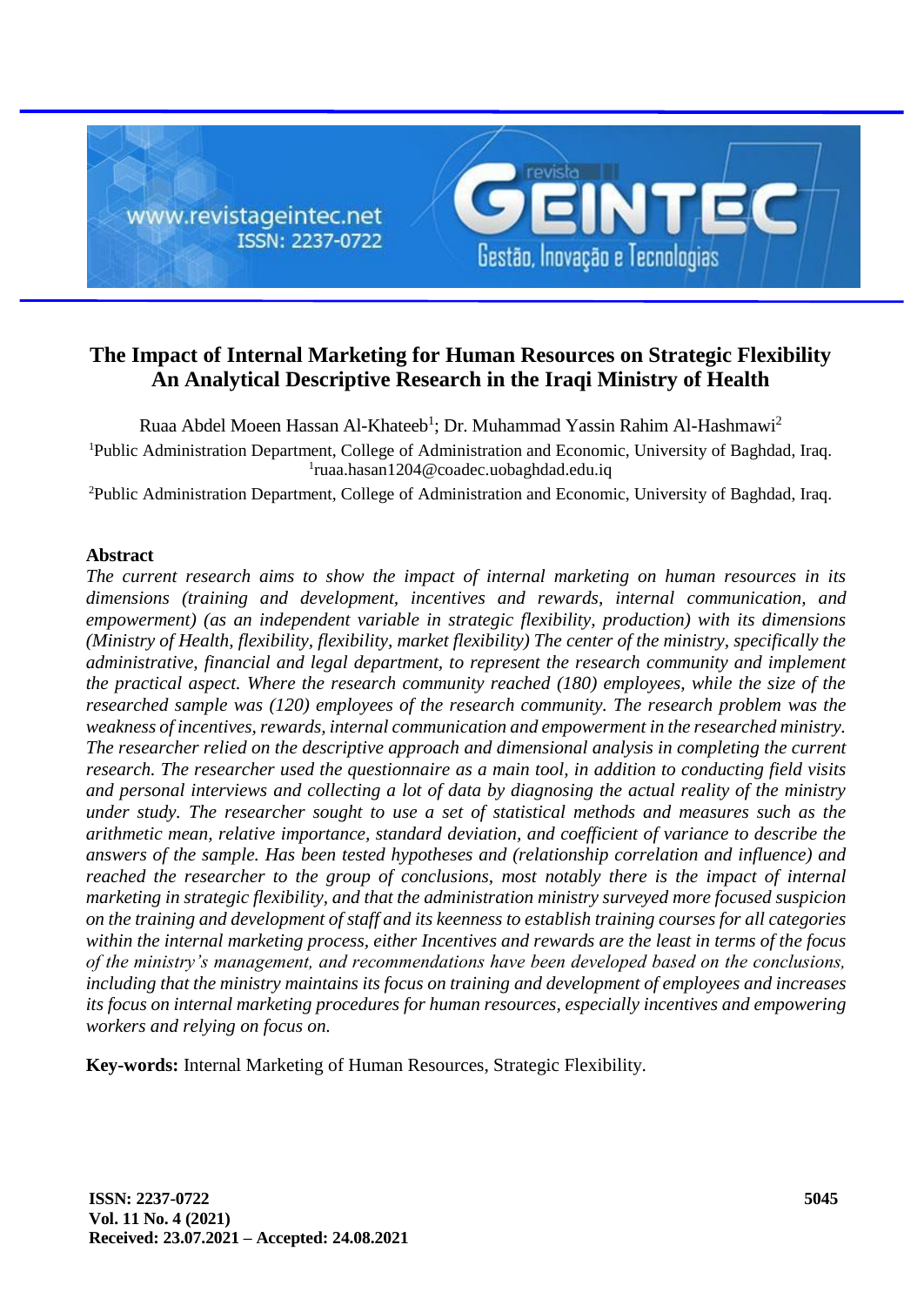#### **1. Introduction**

Organizations in general in our world today face great challenges due to the intensity of competition and the rapid changes in the environment, as the main feature of the organizations in which they work has become the stability of one variable, which is change, and if organizations want to continue facing these challenges and live in such an environment, organizations must be concerned Marketing to provide the best service, including service organizations, as they will look to impose their position in the market and achieve profits in their operation and activity, so it was obligatory for them to pay attention to internal marketing. and employees' capabilities and increase their awareness of the role it plays in achieving these goals.

The marketing function is not the job that is concerned with providing services, but it is also the job that is concerned with the working individuals and this is called internal marketing.

Hence, this research came to shed light on the impact of internal marketing on strategic flexibility in the ministry under study and to try to show the relationship between internal marketing elements and strategic flexibility, as well as identifying the problem that the ministry suffers from. The Iraqi Ministry of Health was collectively chosen to implement the current research because it is extremely important in providing state institutions and public and private service organizations.

#### **2. The Theoretical Side**

#### **First - Internal Marketing for Human Resources**

#### **1- The Concept of Internal Marketing for Human Resources**

The concept of internal marketing appeared at the beginning of the fifties of the last century by quality managers in Japan, and it looks at the activities performed by employees as internal products (Damour, 2009: 172). Service providers who have high capabilities in providing services to customers (Vary & Lewis 2000: 43). Berry approached the point of view of traditional marketing, where he assumed that the worker's job can be counted as the company's product and the development of traditional marketing models and methods that were based on making the work of the worker desirable (Farzad, 2007: 14). Internal marketing is not a new phenomenon, and it was not new when the term was first used in the service marketing literature in the seventies of the last century, as companies always use morale, support activities, marketing campaigns, employee attitudes and motives (Gronoroos 2006: 384). In 1981, Berry defined internal marketing as the application of marketing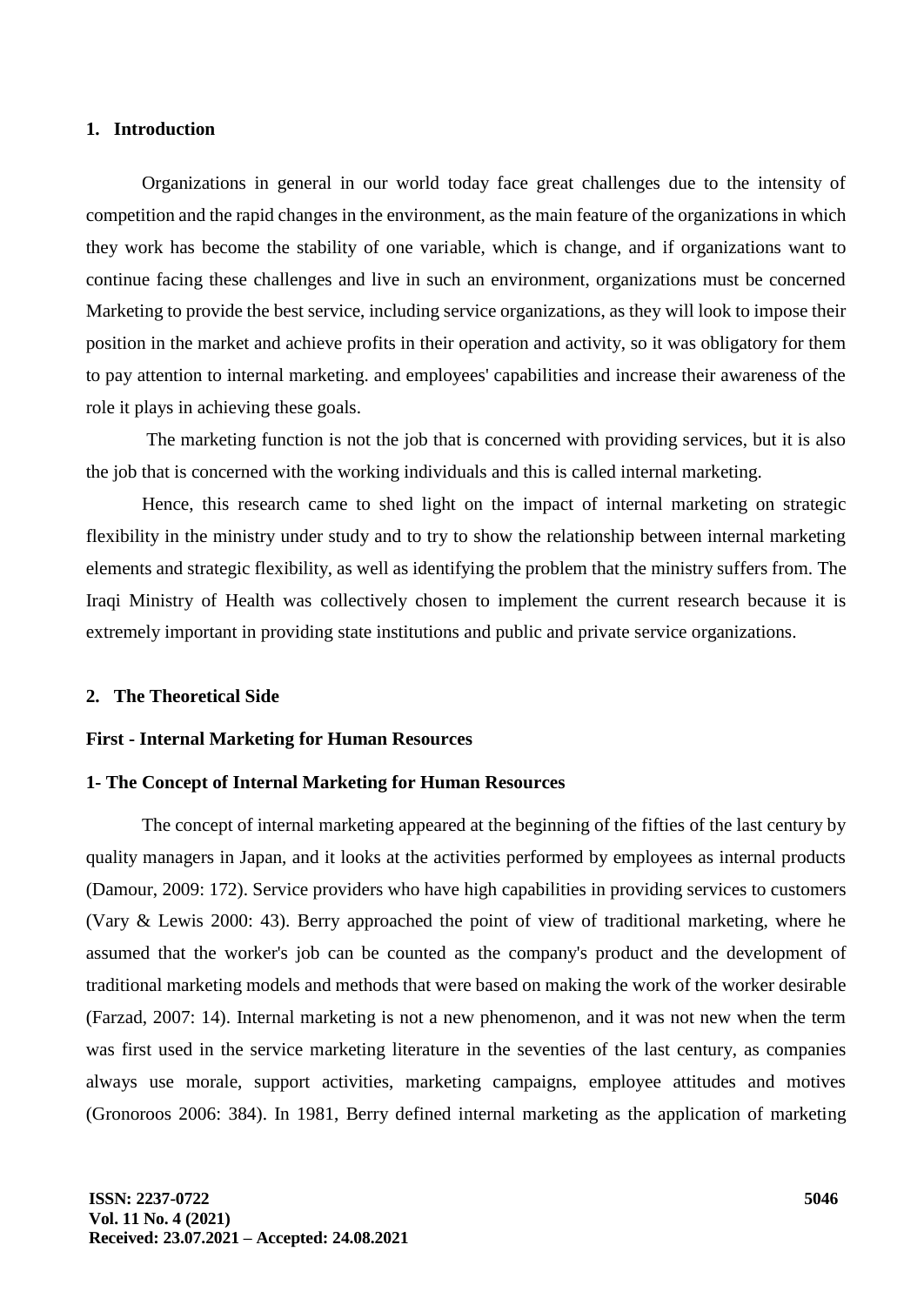philosophy and policies to employees in the organization, as they are the best employees that can be hired and retained (Chen & Lin, 2013: 99).

As for the researcher, she defines the concept of internal marketing for human resources: it is a management philosophy that focuses on establishing long-term positive relationships between the organization and its employees, as a previous and necessary stage for attention and success in the external market, through, developing and developing their performance and skills, stimulating and strengthening internal relationships with them, and using Effective tasks and appropriate tools in their employment in a manner that benefits both parties.

### **2- Dimensions of Internal Marketing for Human Resources**

**A- Training and Development**: Training is a learning process and an effective means aimed at acquiring the desired skills, attitudes, and behaviors required by the employees of the organization to increase their performance and efficiency. Therefore, this process can contribute to achieving a set of goals, most notably: (Peter et al. 2013: 84).

1- Ensuring effective work performance and bridging the gaps between the required performance standards and the actual performance of employees.

2- Increasing the employees' loyalty to the organization and their desire to work.

3- Helping the organization's employees to perform their required duties in the best way and with the desired efficiency and effectiveness.

4- Raising the morale of the employees in the organization, because increasing the employee's experience in his work and developing his skills and information during the training phase gives him an internal sense of safety and importance, which may contribute to reducing the turnover rate.

As for (Mullin et al 2015: 79), he sees it as the process of workers acquiring experiences in order to bring about a change in behavior that leads to the achievement of the goals and objectives of the organization, that is, it is a transfer of experiences at the level of human resources with the aim of harmonizing the actual behavior and the behavior desired by the organization in a way that leads to achieving its objectives.

**B- Incentives and Bonuses:** Incentives are factors or means that the administration chooses very carefully in order to create or direct human behavior in order to contribute effectively to raising productive efficiency and fulfilling workers' needs and motives, (Komal et al 2015: 63) and beyond (Robertson & Cooper 2016: 27) A physiological process that works on drawing the behavior and trends of the individual in a way that contributes to achieving both the optimal performance of the organization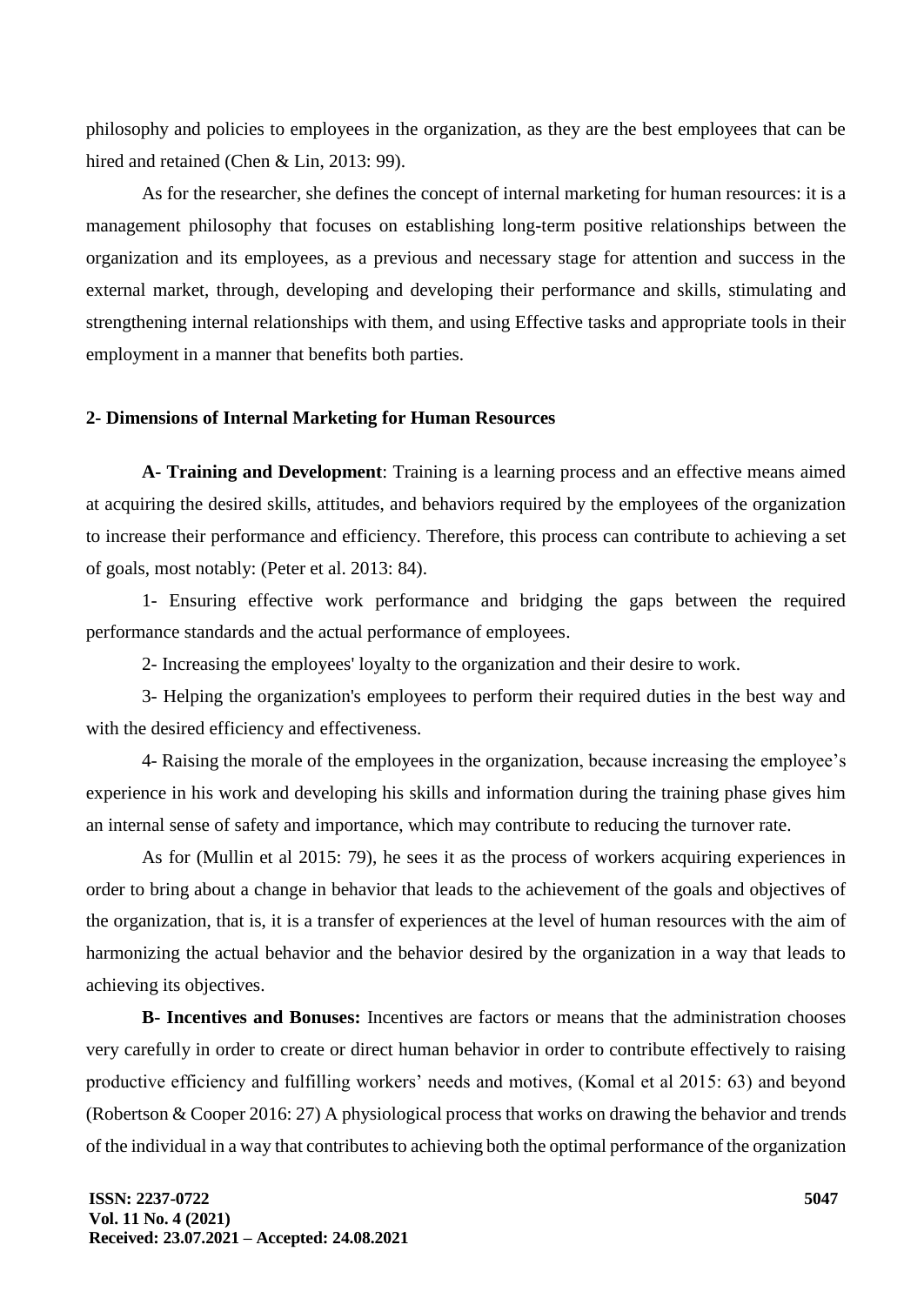and the fulfillment of personal needs and desires. Individuals who seek to obtain incentives, both material and moral, in order to satisfy their personal needs will spend more effort and time to obtain them, and thus have contributed directly or indirectly to achieving the goals of the organization in which they work with high efficiency and effectiveness (Mayer et al. 2017: 78).

**C- Internal communication:** Internal communication includes the transmission of important messages between members of the organization. In the past, internal communication focused on collective communication of managers' decisions and senior management strategies to the lowest levels, and thus it focused on vertical communication from top to bottom, due to the lack of mechanisms Feedback and the means of communication between members of the organization, and internal communication has become ineffective because it ignores the vertical communication from the bottom up and the horizontal communication between the departments. important to all relevant members of the organization (Dynamis 2014: 17). Communication is a process of purposeful transfer of information from one person to another, with the purpose of creating a kind of mutual understanding between them, and communication is the process of exchanging ideas and information in order to create a common understanding and trust between the human elements of the organization, And administrative processes are based on the exchange of data and information, and on the other hand, the manager as a leader in his work needs to be Achieve the goals of the organization to direct, and also needs to understand his employees and direct their behavior in a way that ensures that this behavior does not conflict with the organizational goals, at least (Al-Zubaidi et al., 2015: 327).

**D- Empowerment:** Empowerment from the point of view of (Opoku et al. 2015: 14) is a broad participation of workers in management and work, as workers will contribute a large amount to making strategic and executive decisions, as well as formulating policies and solving problems. While (Goodman, 2015: 75) counted the process that supports human resources so that they can make effective and efficient decisions that contribute to continuous quality improvement. Whereas (Harrell & Fors, 2016: 82) defined it as delegating authority to workers through sharing information and other activities in a way that contributes to achieving positive results at work and achieving goals at the individual and organizational levels.

# **Second - Strategic Flexibility**

**1- The concept of strategic flexibility:** It is a dynamic ability that helps the organization to adapt and change during the time that leads to maintaining a state of competitive advantage in the long run. The above stages (Lau 1996: 11-15) On this basis, the most important thing that achieves the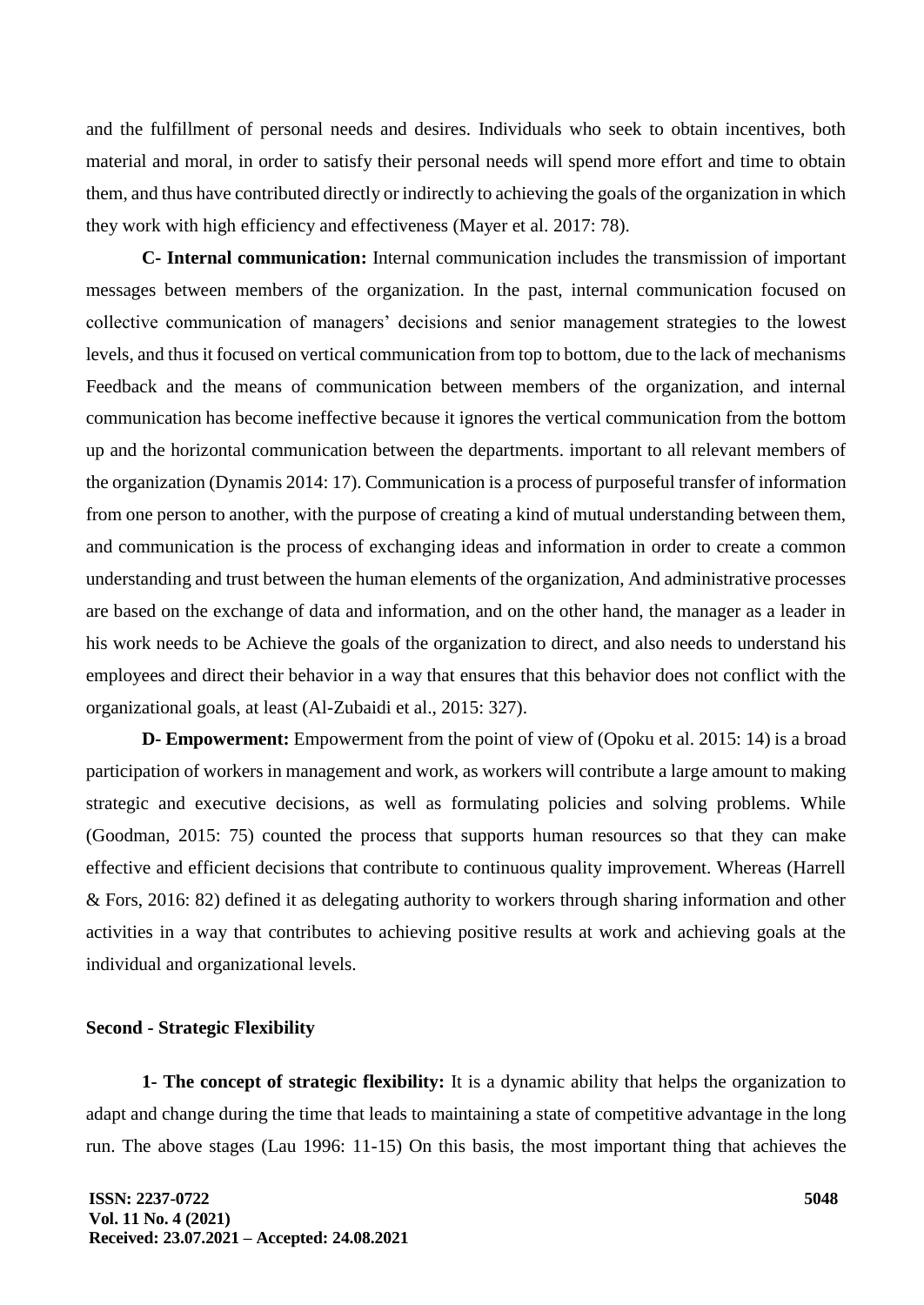competitive advantage of organizations and makes them able to face uncertainties in the internal and external environment is to have strategic flexibility that enables them to analyze the work environment and anticipate and anticipate events and other benefits that guarantee them Staying in the business unit within competitive organizations (Hit et al., 1998: 22-42). The strategic flexibility has also enhanced the positive effects of the technological ability to explore, so that when the strategic flexibility increases, the technological capacity for exploratory innovation increases, as shown by (Zhou & Wu 2010).: 547) It is through strategic flexibility that organizations can achieve competitive advantages, as indicated by Aaker & Mascarenhas 1984: 74). And that strategic flexibility comes from being able to work in a competitive environment described as dynamic and changing (Yonggui & Hing, 2004: 34-59).

### **2- Dimensions of Strategic Flexibility**

**A- Competitive flexibility:** Competitive flexibility means the organization's ability to compete in a turbulent and unstable environment (Al-Maadidi and Al-Taei, 2011: 122). That is, its ability to compete in local and global markets that are characterized by intense competition, the technological transformation or the strategic movement of competitors in a particular market leads to changing the rules of the competitive game and the organization that is able to respond to the new behaviors of the competitor, it is easy for it to deploy important resources and use the various strategies available to compete effectively (Abbott & Banerji, 2003: 3). The flexibility of strategic organization's ability to resist neo-current behavior of competitors, and its ability to rearrange important resources and easily, dissemination and devoted to the production processes market and respond to requests from customers, Tnoیaa Khیartha strategy available to it to compete effectively, and confirm to respond to the needs of unique consumers, partners, and technological change, and the process Innovation and Creativity (Abbas and Hassan, 2018: 11).

**B - Production Flexibility:** Production flexibility reflects a company's ability to produce/provide services and goods in most major markets around the world, at a competitive price, with a short period of time. In the development of strategic flexibility it is a critical choice, where to determine and coordinate production activities. Dimensions and level change, production of new products, production flexibility also includes: Modification of existing products capabilities. (Abuzaid, 2014: 169).

It is the company's ability to manufacture its products in most major markets around the world and provide them in a short time, at competitive prices. And (Jad, 2010: 127) believes that in many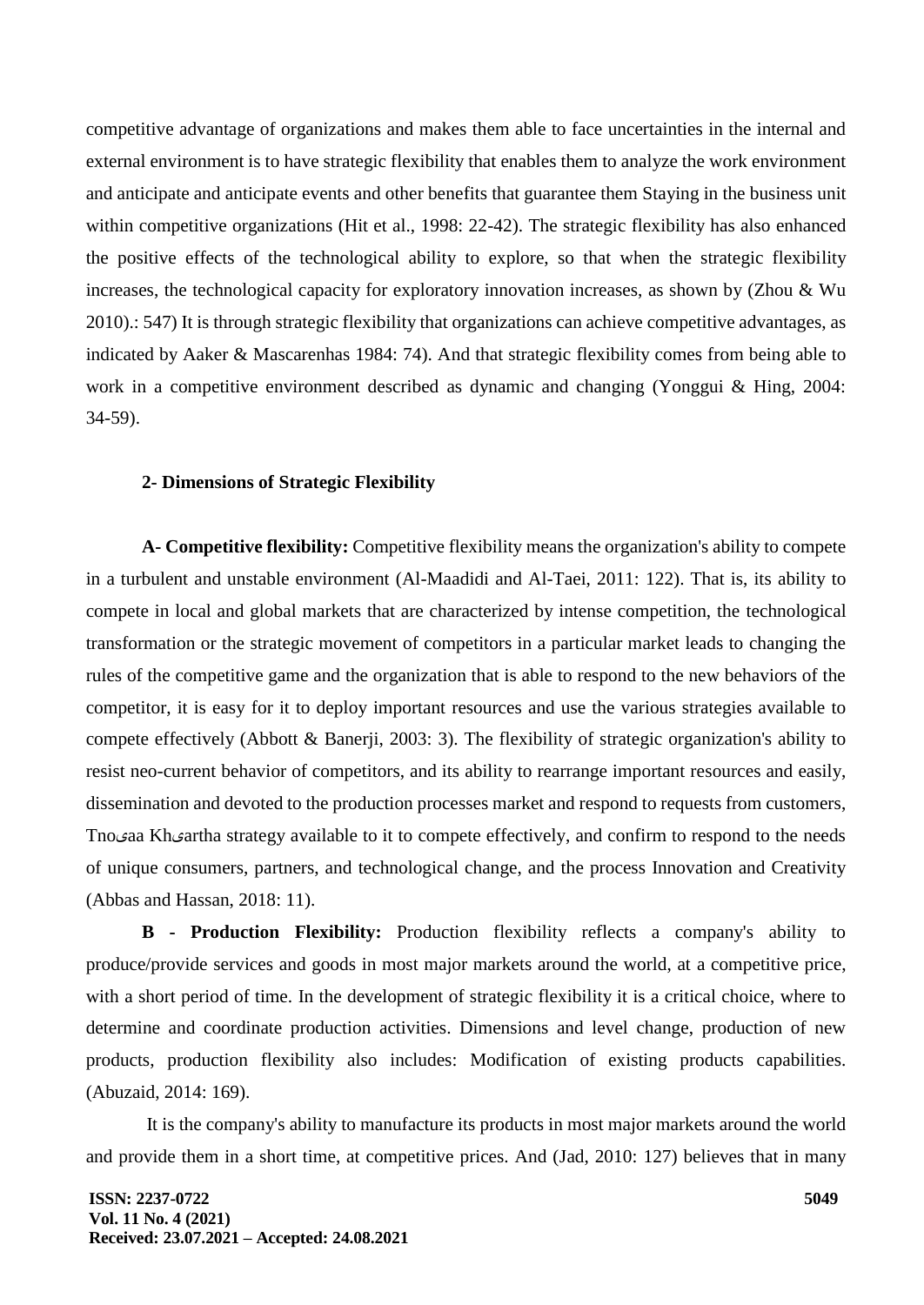cases, it is necessary to design one of the production processes that are developed or to re-design one of the processes provided for the service that already exists, in order to achieve innovation that leads to fundamental and unprecedented improvements. Emphasis must be placed on the need to take all necessary measures to ensure the survival and continuity of the new design of the production process of the product according to the new performance levels that are required to be maintained.

**C- Market flexibility:** Market flexibility is the ability of organizations or companies to respond to market changes or influence. It is also defined as the ability of companies to re-evaluate and adjust their marketing efforts in a short time in order to respond to the changing conditions of the business environment. Among the dimensions of flexibility in the market are the following: market share, rapid response to customer demands, and entry into new markets. It is the ability of the organization operating in the international market to re-evaluate its marketing efforts within a short period of time in response to environmental changes. Both (Darren, 2005: 168) and (Al-Atwi, 2011: 138) explained that what expresses the organization's ability to manufacture and modifying its products according to the demands of customers in the different markets in which the organization deals, represents market flexibility.

## **3. Research Methodology**

In order to achieve the purpose of the study and reach its specific objectives, the researcher designed a scheme that outlines the main hypotheses.

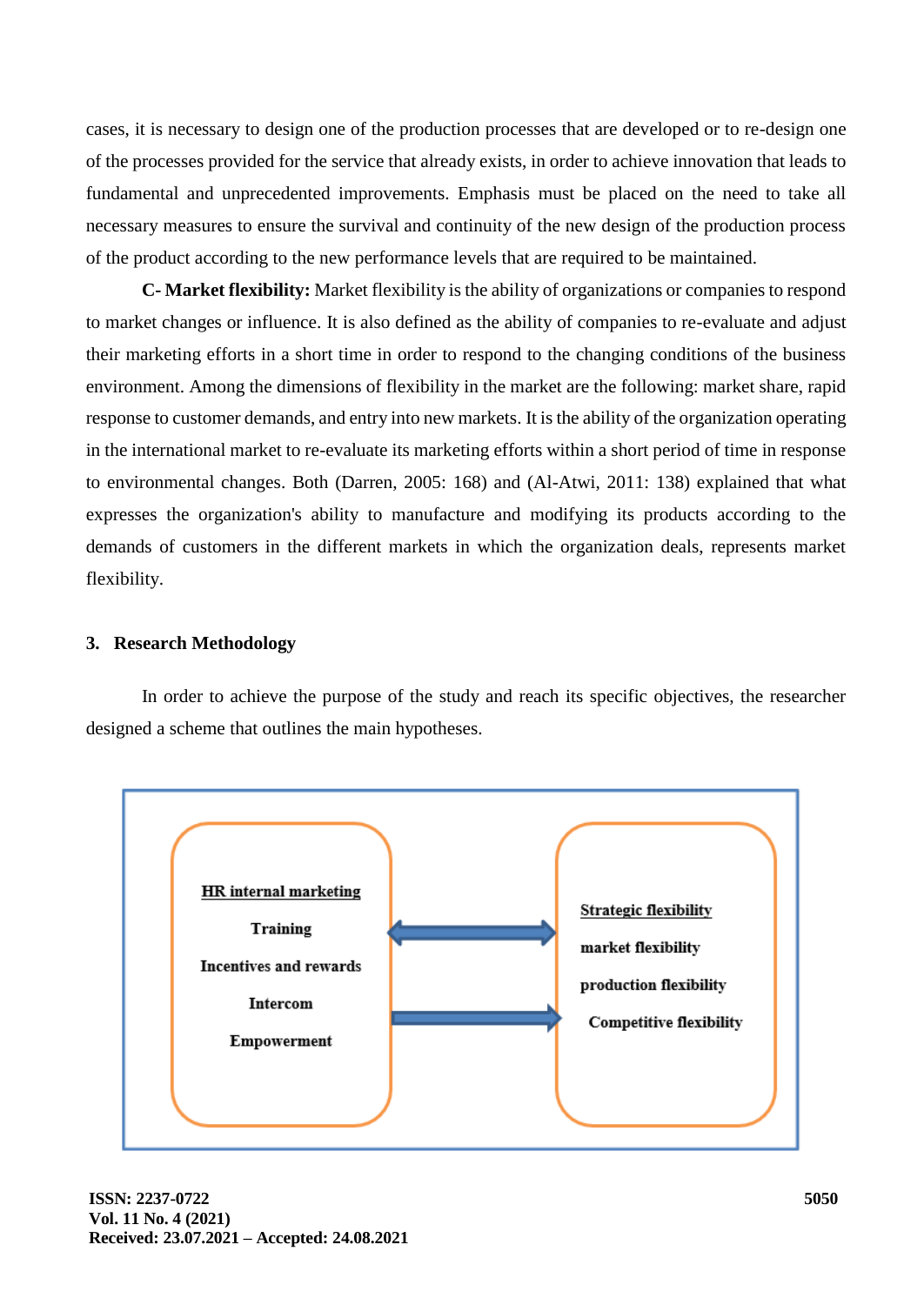## **1). Research Assumes**

**1- The first main hypothesis**: There is a significant correlation between the internal marketing of human resources with its dimensions and the strategic flexibility of the organization.

**2- The second main hypothesis**: there is a significant impact relationship of the internal marketing procedures for human resources with its dimensions and the strategic flexibility of the organization.

# **First - The Correlation between Internal Marketing for Human Resources and Strategic Flexibility**

Table(1) shows the existence of a (significant correlation between internal marketing of human resources and strategic flexibility), as the correlation coefficient between internal marketing and strategic flexibility was achieved (0.857\*\*) at the level of significance (0.01), which is a strong, significant and positive correlation in the sense that The increase in the internal marketing variable of human resources is offset by an increase in the same direction in the variable, the strategic flexibility of the organization. This indicates that the researched ministry, whenever it seeks to achieve internal marketing for human resources through training, empowerment, effective internal communication and incentives, with the presence of cooperation and compatibility between the senior leaders represented by general managers, department managers and people in the researched ministry, they participate in the process of humiliation and humiliation. Positively on achieving strategic flexibility in the ministry under study.

| Table Correlation matrix between internal marketing of human resources and strategic flexibility |                                |                                                                 |                           |                              |                                           |  |  |  |  |  |
|--------------------------------------------------------------------------------------------------|--------------------------------|-----------------------------------------------------------------|---------------------------|------------------------------|-------------------------------------------|--|--|--|--|--|
| Strategic<br>flexibility                                                                         | Flexibility                    | Independent Variable Dimensions Strategic Flexibility Strategic | Variable<br>Approved      |                              |                                           |  |  |  |  |  |
|                                                                                                  | <b>Competitive flexibility</b> | Productive flexibility                                          | <b>Market flexibility</b> | Variet<br>mdependent         |                                           |  |  |  |  |  |
| $**0.639$                                                                                        | $**0.560$                      | $**0.616$                                                       | $**0.647$                 | Training & development       |                                           |  |  |  |  |  |
| $**0.674$                                                                                        | $** 0.583$                     | $**0.663$                                                       | $**0.662$                 | Incentives, bonuses          | Dimensi<br>unman<br>variable<br>marketing |  |  |  |  |  |
| $**_{0.795}$                                                                                     | $**0.707$                      | $**_{0.775}$                                                    | $**0.767$                 | Effective intercom           | resources<br>Interna                      |  |  |  |  |  |
| $**_{0.819}$                                                                                     | $**0.757$                      | $**0.774$                                                       | $**0.807$                 | Empowerment                  |                                           |  |  |  |  |  |
| $**0.857$                                                                                        | $**0.756$                      | $**_{0.830}$                                                    | $**0.843$                 | <b>HR</b> Internal Marketing |                                           |  |  |  |  |  |
|                                                                                                  |                                |                                                                 |                           |                              |                                           |  |  |  |  |  |
| * *The correlation is significant at the significance level (0.05).                              |                                |                                                                 |                           |                              |                                           |  |  |  |  |  |
| ** The correlation is significant at the level of significance (0.01).                           |                                |                                                                 |                           |                              |                                           |  |  |  |  |  |

Table 1 - Correlation Matrix between Internal Marketing of Human Resources and Strategic Flexibility

Source: From the researcher's work based on Spss v.25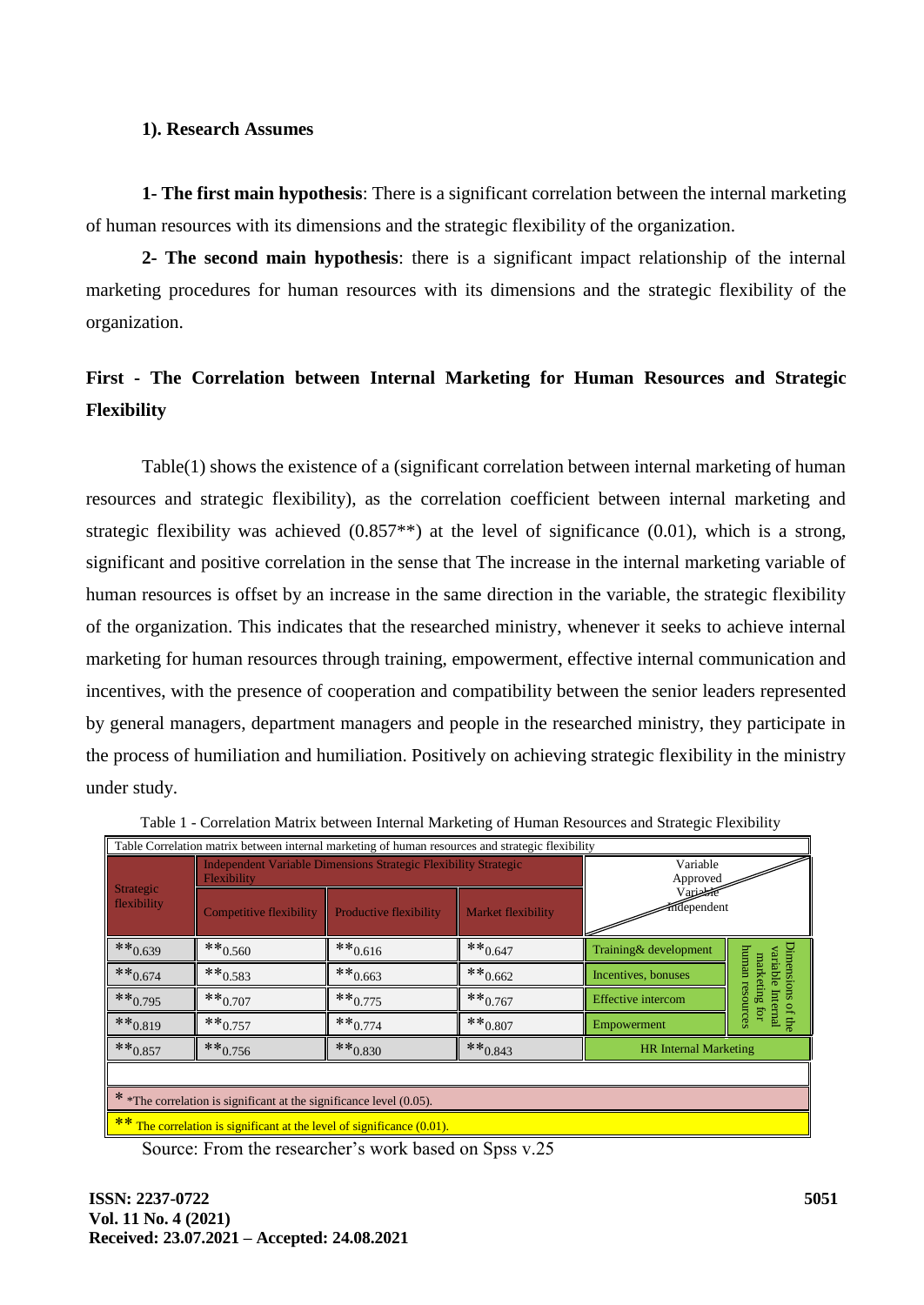# **Second - Analyzing the Impact of the Internal Marketing Dimensions of Human Resources on Strategic Flexibility**

Table (2) shows (there is a significant effect between internal marketing of human resources and strategic flexibility). The researcher presents the degree of contribution of the internal marketing variable to human resources and its dimensions in explaining the variance of the degree of strategic flexibility and its dimensions, and the results were extracted for simple linear regression analysis, as in Table (2) below:

|                          |                            | <b>Dimensions Strategic Flexibility</b> |                              | <b>Variable</b> |                                          |                                                                      |
|--------------------------|----------------------------|-----------------------------------------|------------------------------|-----------------|------------------------------------------|----------------------------------------------------------------------|
| Strategic<br>Flexibility | Competitive<br>flexibility | Productive<br>flexibility               | <b>Market</b><br>flexibility |                 | Approved<br>Variable<br>Independent      |                                                                      |
| 0.406                    | 0.313                      | 0.367                                   | 0.433                        | R Square        |                                          | Dimensions of the variable Internal marketing for human<br>resources |
| 80.594                   | 53.675                     | 68.428                                  | 90.160                       | F Values        | Training and                             |                                                                      |
| .000                     | .000                       | .000                                    | .000                         | P morale        | development                              |                                                                      |
| 0.637                    | 0.559                      | 0.606                                   | 0.658                        | $\beta$ Values  |                                          |                                                                      |
| 0.416                    | 0.309                      | 0.405                                   | 0.423                        | R Square        |                                          |                                                                      |
| 83.893                   | 52.733                     | 80.388                                  | 86.627                       | F Values        | Incentives,                              |                                                                      |
| .000                     | .000                       | .000                                    | .000                         | P morale        | bonuses                                  |                                                                      |
| 0.645                    | .556                       | 0.637                                   | 0.651                        | $\beta$ Values  |                                          |                                                                      |
| 0.680                    | 0.575                      | 0.625                                   | 0.653                        | R Square        |                                          |                                                                      |
| 251.271                  | 159.777                    | 196.618                                 | 221.824                      | F Values        | Effective                                |                                                                      |
| .000                     | .000                       | .000                                    | .000                         | P morale        | intercom                                 |                                                                      |
| 0.825                    | 0.758                      | 0.791                                   | 0.808                        | $\beta$ Values  |                                          |                                                                      |
| 0.689                    | 0.576                      | 0.613                                   | 0.693                        | R Square        |                                          |                                                                      |
| 261.920                  | 160.018                    | 186.909                                 | 266.812                      | F Values        | Empowerment                              |                                                                      |
| .000                     | .000                       | .000                                    | .000                         | P morale        |                                          |                                                                      |
| 0.830                    | 0.759                      | 0.783                                   | 0.833                        | $\beta$ Values  |                                          |                                                                      |
| 0.734                    | 0.587                      | 0.676                                   | 0.740                        | R Square        | internal marketing of<br>human resources |                                                                      |
| 324.997                  | 167.965                    | 246.089                                 | 336.658                      | F Values        |                                          |                                                                      |
| .000                     | .000                       | .000                                    | .000                         | P morale        |                                          |                                                                      |
| 0.857                    | 0.766                      | 0.822                                   | 0.861                        | $\beta$ Values  |                                          |                                                                      |

Table 2 - Impact Matrix HR Internal Marketing and Strategic Flexibility

Source: From the researcher's work based on Spss v.25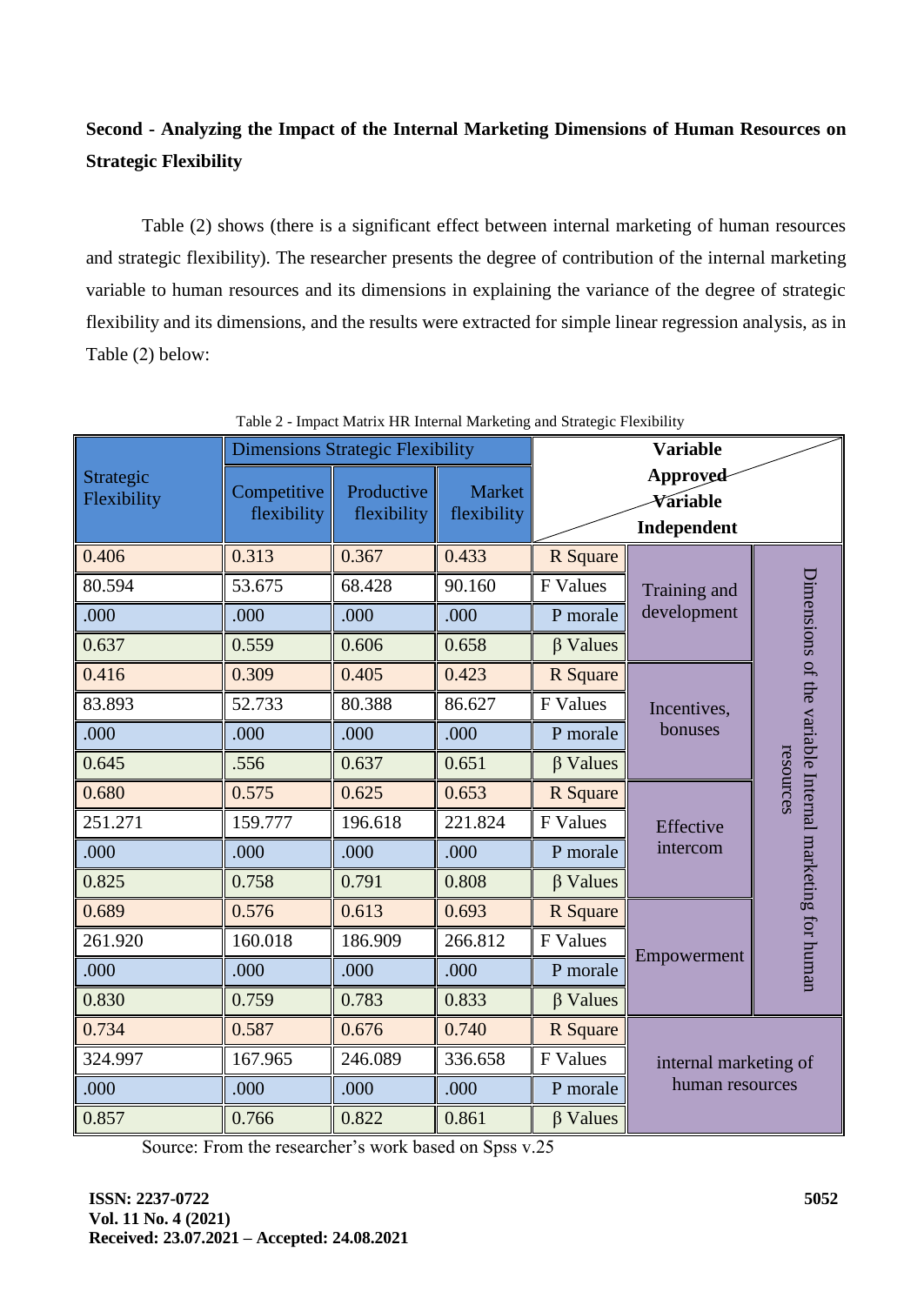## **4. Conclusions**

**A**- The results showed that the Iraqi Ministry of Health has a good recruitment plan, as there is a diversity in the age groups owned by the Ministry, although the age group (30- less than 40) is the most frequent category, as it is an excellent category in bidding. In spite of this, we see a deterioration in the service reality in general for the Ministry, due to the rigid routine work entrusted to each employee, which causes a lot of delay when emergency and urgent cases occur.

**B**- The results showed that there is a high interest on the part of the Ministry of Health in conducting training courses on a regular basis that contribute to the development of the capabilities and skills of its employees. Sending employees randomly, and as it is now common in some departments, to send the employee who does not have work in the current period of the training course. These losses are borne by the Ministry in time, effort, money and the overall planning of the Ministry. And when this procedure is applied, it will help enable the employee to do more than one task as a result of increasing his knowledge and skill.

**C**- The results and personal interviews conducted by the researcher showed that they did not follow the job description of most of the employees in the Ministry of Health, because there are employees with a specialization completely different from the job they work in, especially in job positions such as department managers, people and even general managers who are exclusively medical staff and then This procedure has negatively affected the implementation process of decisions and the correct conduct of administrative work within the ministry in question.

**D**- Finally, the researcher finds that the main and real problem that the Iraqi Ministry of Health suffers from is its weakness in adopting the correct and systematic administrative thought. As the problem is not financial or severe centralization or decentralization or delegation of powers, but rather the attention to the formal and purely routine aspect of the administration and neglecting the real side of it, has negatively affected the Ministry of Health and to raise the levels and capabilities of individuals working in it in terms of internal marketing of human resources And not enabling them to delegate powers and strategic flexibility.

## **5. Recommendations**

**A**- Paying more attention to the application of the knowledge capabilities and expertise possessed by the researched ministry by creating work teams specialized in devising advanced methods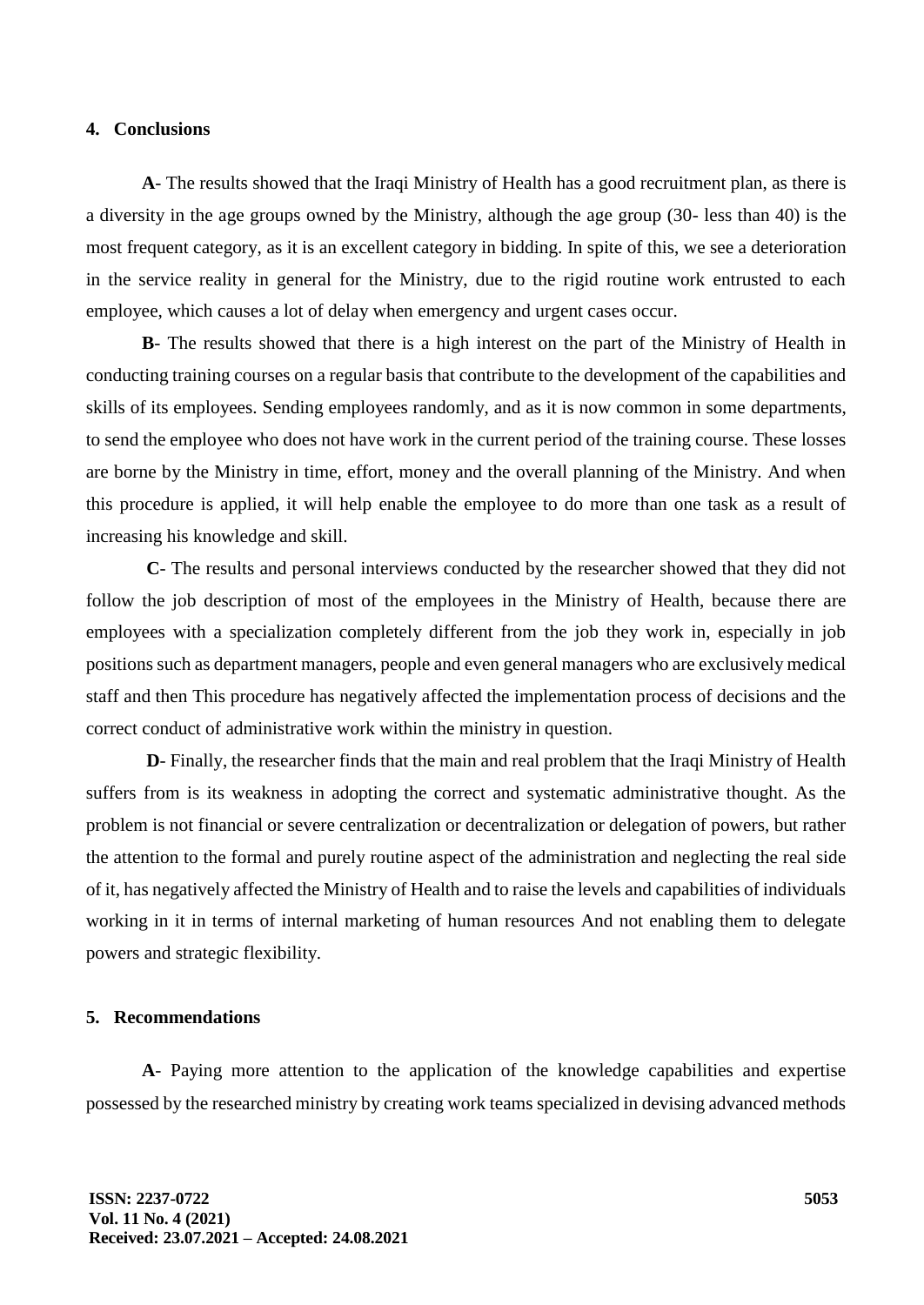to serve the health reality, as well as creating websites that build bridges of communication between these teams and citizens to ensure access to providing excellent service in field of health service.

**B**- Providing new services in the Ministry of Health on a regular basis in order to contribute to serving citizens and increasing market flexibility in them.

**C**- Conducting training courses, workshops and seminars on strategic flexibility and its dimensions (market flexibility, production flexibility, competitive flexibility) and its importance in the Ministry of Health, where there should be a training course for those holding the position of department head and above for a period of (6 months) concerned with administrative and statistical issues exclusively. Knowing that this procedure was in place before (2003) and was responsible for it (the National Center for Administrative Development and Information Technology) of the Ministry of Planning. Where the employee is not promoted or assigned to a higher job position unless he successfully passes these courses.

**D**- Paying more attention to empowering workers and delegating them some powers and involving them in formulating strategies and the decision-making process related to their work, by selecting people who represent workers in communicating their proposals and problems realistically to the advanced departments in the investigated ministry, which enhances their morale and creates an atmosphere of trust and cooperation between the administration and workers.

#### **References**

Damour, Hani Hamid (2009) *Marketing Services, Fifth Edition, Wael House for Publishing and Distribution, Amman - Jordan.*

Al-Maadidi, Maan Waad Allah and Al-Tai, Ayman Jassem Muhammad (2011), "The Contributions of Strategic Leadership in Enhancing the Strategic Flexibility of Business Organizations", *Al-Rafidain Development Journal, College of Administration and Economics, University of Mosul,* No. 105, Volume 33.

Al-Zubaidi, Ghani Daham Tanay and Hafez, Abdel Nasser Alak and Abbas, Hussein Walid Hussein, *Organizational Behavior Management, first edition, 2015, Dar Ghaida Publishing and Distribution, Amman - Jordan*.

Abbas, Firas Khudair and Hassan, Zaina Hammoud (2018) (The role of strategic information systems and knowledge sharing and its impact on strategic flexibility - an applied study in Zain Communications Company / Iraq) A letter submitted to the University of Al-Qadisiyah College of Administration and Economics to complete the master's degree in Business Administration, Department of Business Administration.

Jawad, Shawqi Naji, Hijazi, Haitham Ali, Al-Ajlouni, Muhammad Iqbal, (The Impact of Knowledge Activation Environment in Entrepreneurial Organizations: A Proposed Model for Jordanian Organizations), Al-Zaytoonah University of Jordan, College of Economics and Administrative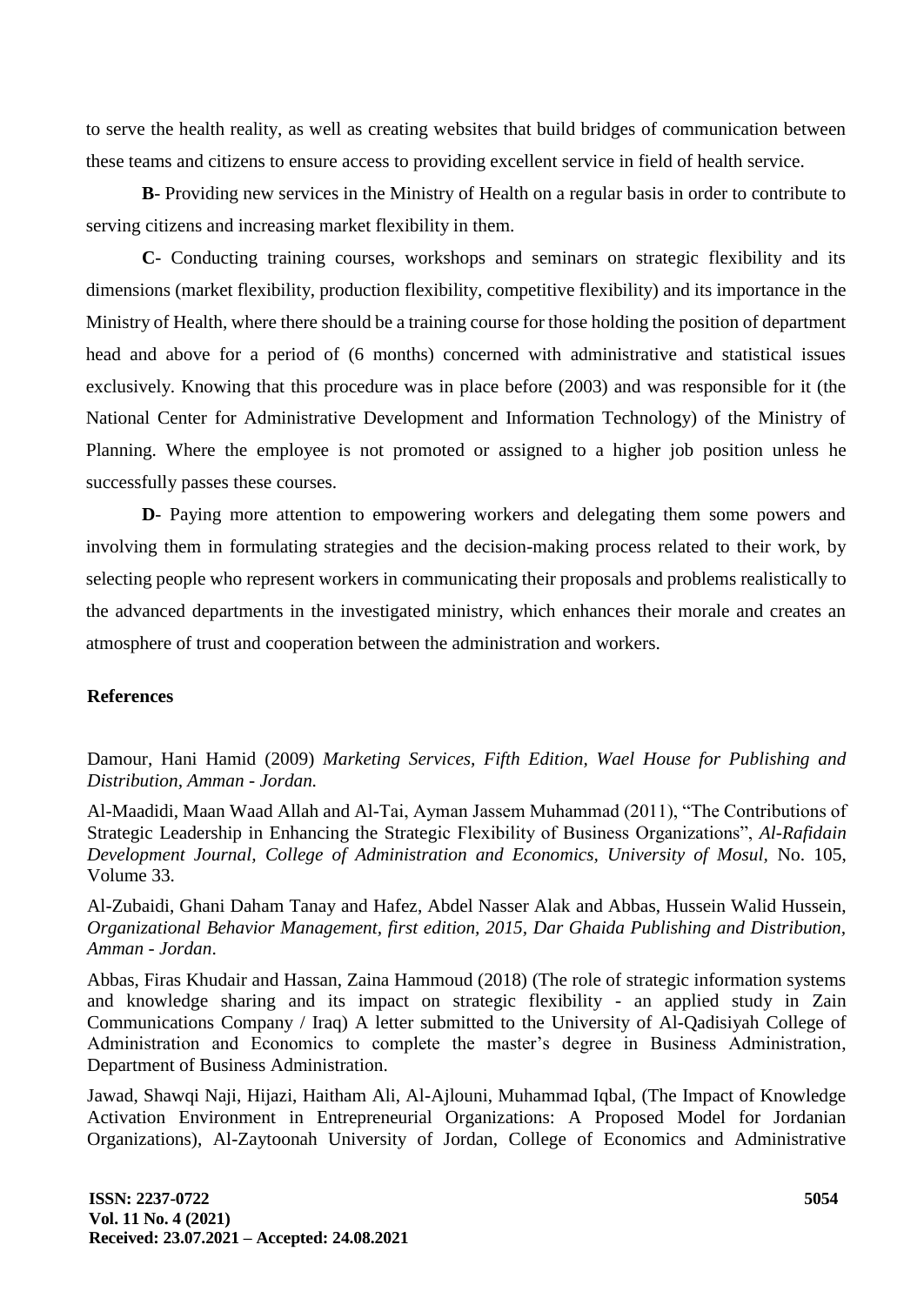Sciences, Tenth Annual International Scientific Conference Leadership in the Knowledge Society 26-29/4/2010.

Al-Atwi, Muhannad Hamid Yasser, "The Impact of Strategic Flexibility in Entrepreneurship of Business Organizations / An exploratory study of the opinions of a sample of managers, especially small public companies in the construction materials industry sector in Najaf Governorate", *Journal of the College of Administration and Economics* / Karbala, Volume 1, Issue 3, 2012.

Darine, (Bouzidi) 2005 "Contribution to the preparation of a strategy for an institution in the construction sector, the case of the Institution of Achievement in Biskra", A master's thesis, Algeria.

Peter, J. Paul, H., James & Donnely, Jr., *(Marketing Management Knowledge and skills), 11th.ed.*  McGraw – Hill/ Irwin, U.S.A, New York, 2013.

Gronroos, Christian, 2006, *Service Management and Marketing, Customer Management in Service Competition, 3Ed,* published by John Wiley & Sons, Ltd, UK.

Mullins, John W. & Walker, Jr., Orville, C., *(Marketing Management-A strategic Decision-Making Approach), 8th.ed.,* McGraw – Hill International Edition, U.S.A, New York. 2015.

Aaker, D. A. & Mascarenhas, B. (1984) "The need for strategic flexibility", *The Journal of Business strategy,* Vol. 5, No. 2.

Abbott, A. and Banerji, K. (2003), Strategic Flexibility and Firm Performance: The Case of US Based Transnational Corporations, *Global Journal of Flexible Systems Management,* Vol. 9, No, 3.

Chen, Yu-Chuan & Lin, Shinvi, 2013, *Modeling Internal Marketing and Employee Loyalty: A quantitative Approach, Asian social science,* publish by Canadian center of science and education, V. 9, No. 5.

Dynamics, Management Business, 2014, A holistic Approach on Internal Marketing Implementation, Vol. 3, No. 11, Nov 2014, pp. 09-17, ISSN: 2047-7031 www.brndynamics.com

Komal, K., Samina, N. & Aisha, A. (Effect of Direct Participation on Organizational Commitment). *International Journal of Business and Social Science* Vol. 2 No. 9, 2015.

Lau R.S.M. (1996) "Strategic Flexibility, A New Reality for World – Class Manufacturing*", S.A.M Advanced Management Journal,* Vol. 61, No.2.

Mayer, J.P., Allen, N.J., & Smith, C.A (Commitment to organizations and occupations: Extension and test of three-component conceptualization), *Journal of Applied Psychology,* vol. 4, issue 1, 2017.

Robertson, I.T. & Cooper, C.L. (Full engagement: the integration of employee engagement and psychological well-being), *Leadership and Organization Development Journal,* vol. 31, issue (4), 2016.

Varey, Richard J. & Lewis, Barbara R, 2000, *Internal Marketing Directions for Management, 1Ed.*  Published in the Taylor & Francis, UK.

Yonggui, W. & Hing-po, Lo., (2004), "Customer-Focused Performance and its key Resource - Based Determinations: An Integrated Framework", *Customer Relationship*, Vol.14, No.1/2.

Zhou, K. & Wu, F. (2010) "Technological Capability, Strategic Flexibility, and Product innovation". *Strategic Management Journal Strat. Mgmt. J.,* 31.

Farzad, Atousa, 2007, The Effect of Internal Marketing on Organizational Commitment, An Investigation Among State – Owned Banks in Isfahan, Iran.